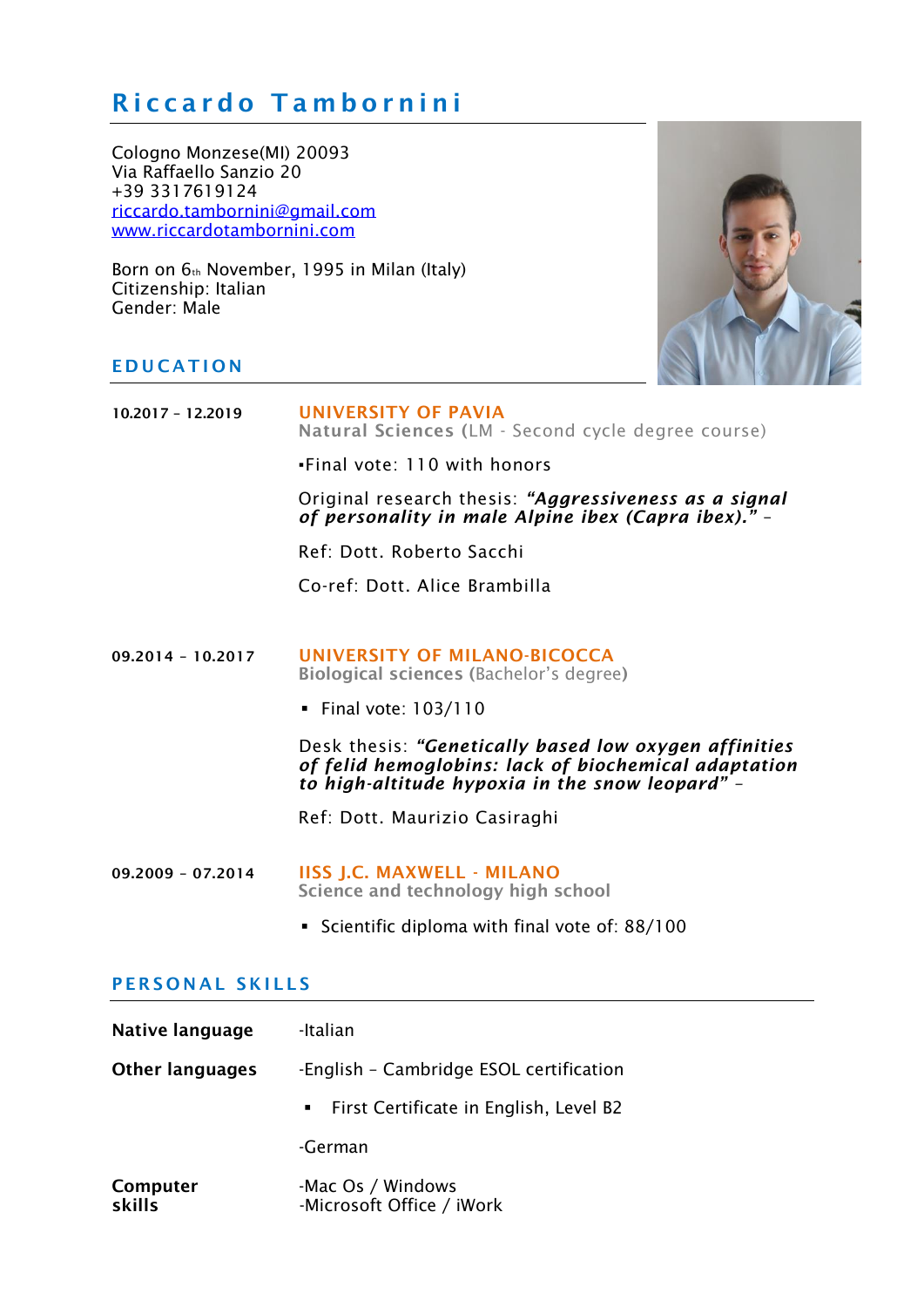-QGis -R Software -Safari / Google Chrome -Adobe Photoshop and Lightroom -iMovie/ Windows Movie Maker

Driving license AM B

#### WORK AND FIELD EXPERIENCES

06.2018 – 09.2019 DATA COLLECTION ACTIVITIES RELATED TO THE RESEARCH PROJECT ON ECO-ETHOLOGY OF THE ALPINE IBEX *(CAPRA IBEX)* AIMED AT INVESTIGATING INDIVIDUAL ACTIONS OF BEHAVIOR AND LIFE HISTORY - GRAN PARADISO NATIONAL PARK Master's degree thesis Traineeship (University of Pavia)

- 05.2019 FAUNA MONITORING FOR THE 13TH STAGE OF "GIRO D'ITALIA" Volounteer at Gran Paradiso National Park
- 08.2016 1° NATIONAL CONGRESS SITE UZI SIB. BIODIVERSITY: CONCEPTS, NEW TOOLS AND FUTURE CHALLENGES Volunteer
- 05. 2013 07. 2013 CAMBRIDGE HOUSE ENGLISH SCHOOL MILAN Leafleting
	- Distribution of advertising flyers

#### **COURSES AND SEMINARS**

- 09.2017 STARTING COURSE FOR FAUNISTIC STUDIES PANEVEGGIO PALE DI SAN MARTINO NATURE PARK
- 02.2017 MARINE ECOLOGY STAGE UNIVERSITY OF MILANO-BICOCCA - MARINE RESEARCH AND HIGH EDUCATION CENTER IN MAGOODHOO (MALDIVES)
- 03.2016 COURSE ABOUT HEALTH AND GOOD PRACTICE AT THE WORKPLACE – UNIVERSITY OF UDINE
- 02.2016 WINTER SCHOOL: MONITORING TECHNIQUES OF HOMEOTHERM ALPINE FAUNA – UNIVERSITY OF UDINE